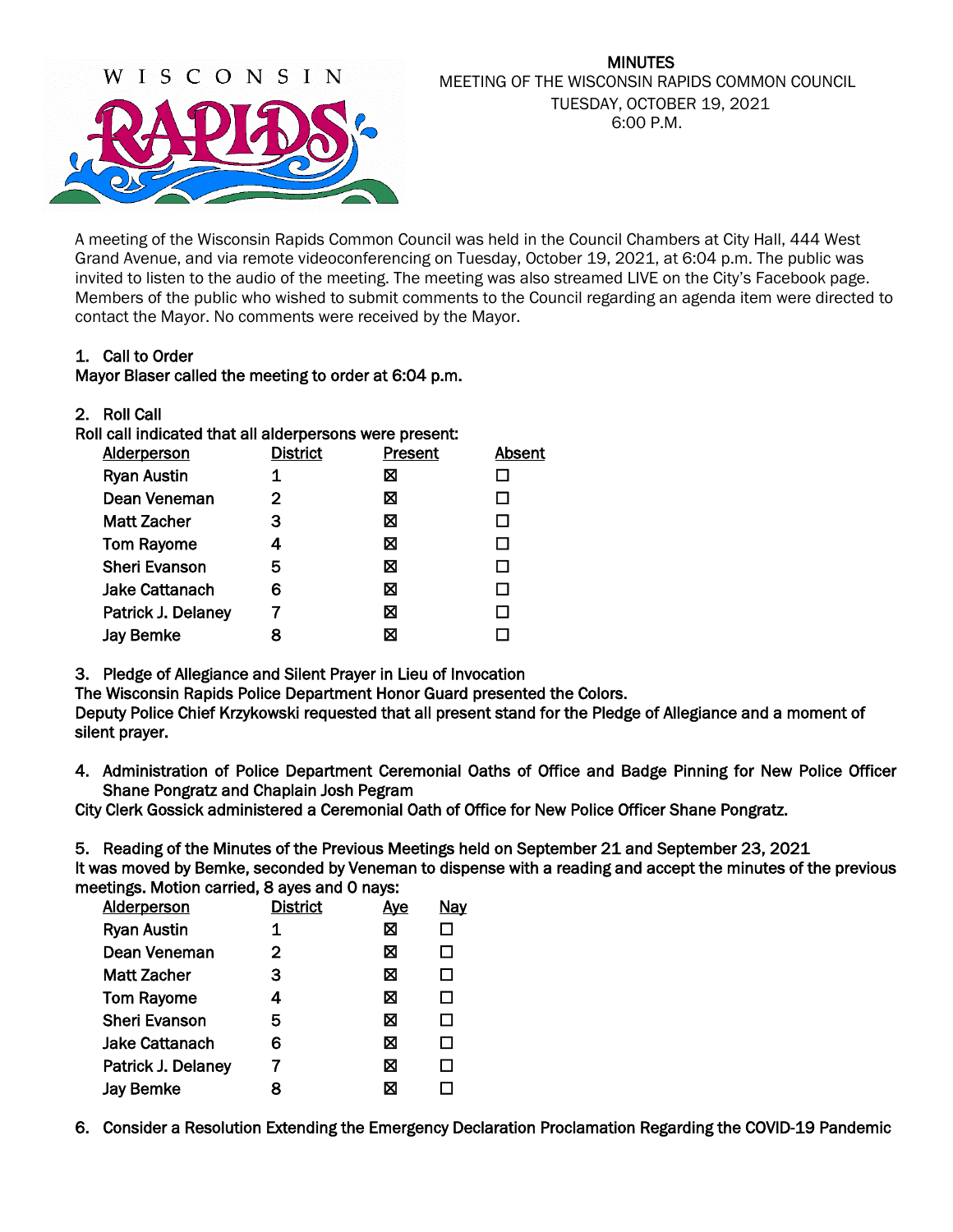It was moved by Cattanach, seconded by Veneman to approve a Resolution Extending the Emergency Declaration Proclamation Regarding the COVID-19 Pandemic. Motion carried, 7 ayes and 1 nay. Resolution No. 28 (2021)

| <b>Alderperson</b>   | <b>District</b> | <u>Aye</u> | Nay    |
|----------------------|-----------------|------------|--------|
| <b>Ryan Austin</b>   | 1               | ⊠          | П      |
| Dean Veneman         | 2               | ⊠          | $\Box$ |
| <b>Matt Zacher</b>   | 3               | ⊠          | □      |
| <b>Tom Rayome</b>    | 4               | ⊠          | П      |
| <b>Sheri Evanson</b> | 5               | ⊠          | П      |
| Jake Cattanach       | 6               | ⊠          | П      |
| Patrick J. Delaney   | 7               | ΙI         | ⊠      |
| <b>Jay Bemke</b>     | 8               | X          |        |
|                      |                 |            |        |

7. Consider for approval Mayor Blaser's appointments to the Zoning Board of Appeals for terms expiring November 1, 2024.

It was moved by Austin, seconded by Bemke to approve the following appointments to the Zoning Board of Appeals for terms expiring November 1, 2024:

- a. David Laspa, 2931 10<sup>th</sup> Street S., is reappointed as a regular member
- b. Dennis Polach, 241 14<sup>th</sup> Street S., is appointed from a 1<sup>st</sup> alternate member to a regular member to fill the seat vacated by Bruce King
- c. Peggy Montag, 830  $16<sup>th</sup>$  Street S., is appointed as a  $1<sup>st</sup>$  alternate member to fill the seat vacated by Dennis Polach

### Motion carried, 8 ayes and 0 nays:

| Alderperson          | <b>District</b> | <u>Aye</u> | <b>Nay</b> |
|----------------------|-----------------|------------|------------|
| <b>Ryan Austin</b>   | 1               | ⊠          | П          |
| Dean Veneman         | $\overline{2}$  | ⊠          | □          |
| Matt Zacher          | 3               | ⊠          | □          |
| <b>Tom Rayome</b>    | 4               | ⊠          | □          |
| <b>Sheri Evanson</b> | 5               | ⊠          | □          |
| Jake Cattanach       | 6               | ⊠          | □          |
| Patrick J. Delaney   | 7               | ⊠          | □          |
| <b>Jay Bemke</b>     | 8               | ⊠          |            |

8. Consider the appointment of one member to the Ethics Board to fill a vacancy for a term expiring November 1, 2023, and the appointment of two members for terms expiring November 1, 2024

Cattanach nominated Gossick for the open seat, and Fischer and De Roche for reappointment. No additional nominations were received and nominations were closed. It was moved by Bemke, seconded by Veneman to appoint the following members to the Ethics Board:

- a. Dan DeRoche, 1430 Clyde Avenue, is reappointed as a regular member for a term expiring November 1, 2023
- b. Renee Fischer, 341 18<sup>th</sup> Street N., is reappointed as a regular member for a term expiring November 1, 2024
- c. Lee Gossick, 541 Wisconsin Street is appointed as a regular member to fill the seat vacated by Doug Machon for a term expiring November 1, 2024

## Motion carried, 7 ayes, 0 nays, and 1 abstention:

| <b>Alderperson</b>   | <b>District</b> | <u>Aye</u> | <u>Nay</u> | Abstain |
|----------------------|-----------------|------------|------------|---------|
| <b>Ryan Austin</b>   | 1               | ⊠          |            |         |
| Dean Veneman         | $\mathfrak{p}$  | ⊠          |            |         |
| Matt Zacher          | 3               | ⊠          | LΙ         |         |
| <b>Tom Rayome</b>    | 4               | ⊠          |            |         |
| <b>Sheri Evanson</b> | 5               | ⊠          |            |         |
| Jake Cattanach       | 6               | ⊠          |            |         |
| Patrick J. Delaney   |                 |            |            | ⊠       |
| <b>Jay Bemke</b>     | я               | ⊠          |            |         |
|                      |                 |            |            |         |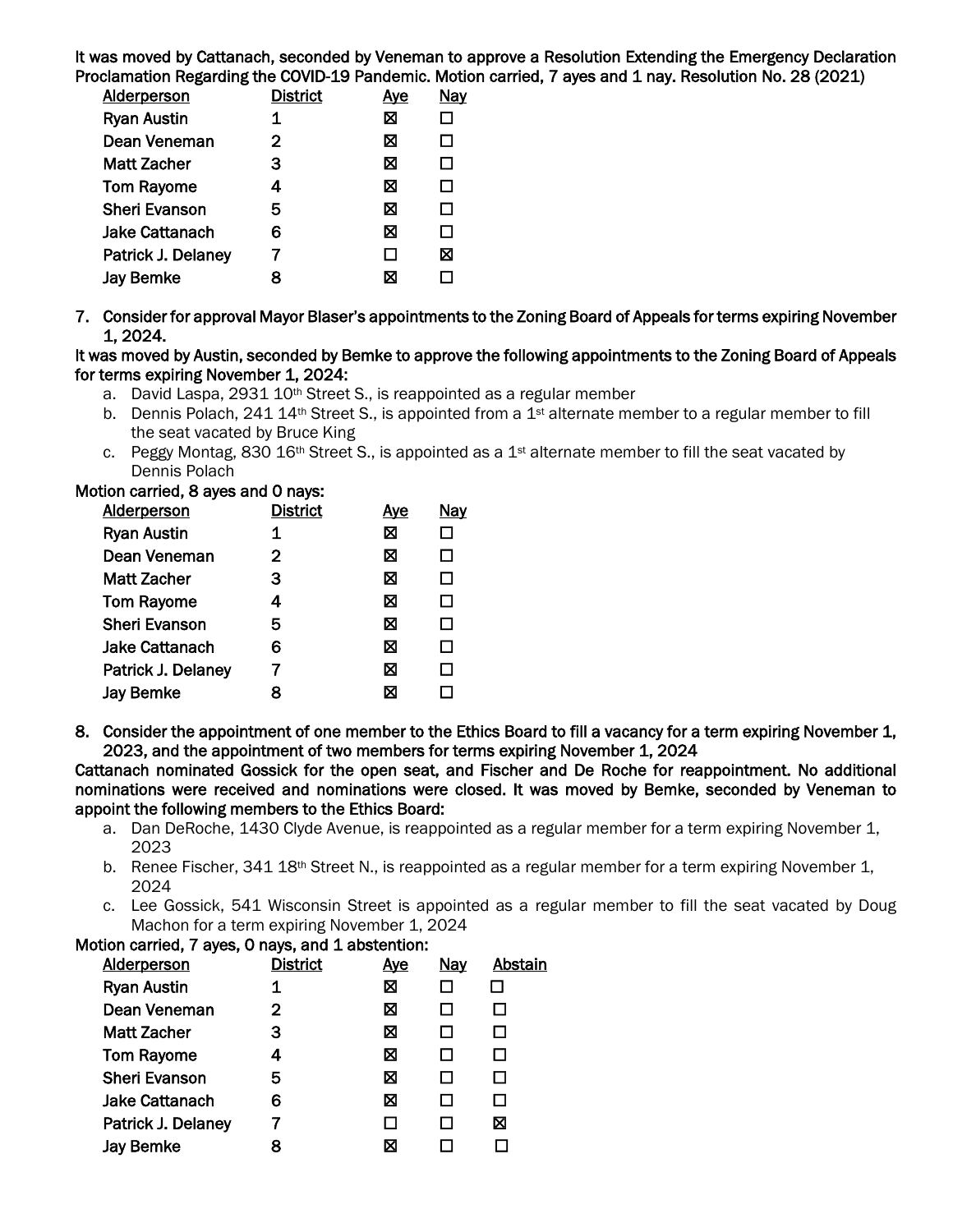9. Consider the adoption of a Resolution regarding Ward Division and Designating Polling Places

It was moved by Bemke, seconded by Rayome to adopt a Resolution regarding Ward Division and Designating Polling Places as presented. Motion carried, 8 ayes and 0 nays. Resolution No. 29 (2021)

| <b>Alderperson</b>    | <b>District</b> | <u>Aye</u> | Nay |
|-----------------------|-----------------|------------|-----|
| <b>Ryan Austin</b>    | 1               | ⊠          | П   |
| Dean Veneman          | $\mathbf{2}$    | ⊠          | □   |
| <b>Matt Zacher</b>    | 3               | ⊠          | □   |
| <b>Tom Rayome</b>     | 4               | ⊠          | □   |
| <b>Sheri Evanson</b>  | 5               | ⊠          | □   |
| <b>Jake Cattanach</b> | 6               | ⊠          | □   |
| Patrick J. Delaney    | 7               | ⊠          | П   |
| <b>Jay Bemke</b>      | 8               | ⊠          |     |
|                       |                 |            |     |

10. Consider adoption of an ordinance adding a municipal connection fee to the wastewater charges in Chapter 8 of the Municipal Code

It was moved by Cattanach, seconded by Austin to adopt an ordinance adding a municipal connection fee to the wastewater charges in Chapter 8 of the Municipal Code. Motion carried, 8 ayes and 0 nays. Ordinance No. MC 1292:

| Alderperson          | <b>District</b> | <u>Aye</u> | <b>Nay</b> |
|----------------------|-----------------|------------|------------|
| <b>Ryan Austin</b>   | 1               | ⊠          | $\Box$     |
| Dean Veneman         | $\overline{2}$  | ⊠          | □          |
| Matt Zacher          | 3               | ⊠          | □          |
| <b>Tom Rayome</b>    | $\overline{4}$  | ⊠          | □          |
| <b>Sheri Evanson</b> | 5               | ⊠          | П          |
| Jake Cattanach       | 6               | ⊠          | П          |
| Patrick J. Delaney   | 7               | ⊠          | □          |
| <b>Jay Bemke</b>     | 8               | ⊠          |            |

## 11. Consider for Adoption the Actions of the Planning Commission at its meetings held on October 4, 2021 and October 19, 2021:

A. Date of Meeting: October 4, 2021

Reported to Council: October 19, 2021

The Planning Commission met at 4:00 p.m. on October 4, 2021 in the City of Wisconsin Rapids Council Chambers, 444 West Grand Avenue, and via remote audioconferencing. Members present included acting Chairperson Ryan Austin, Eric Daven and Lee Thao; attending via Zoom were Susan Feith, Shane Burkart and Ben Goodreau. Mayor Shane Blaser was excused. Also at the meeting were Community Development Director Kyle Kearns, Wisconsin Rapids Public Schools Superintendent Craig Broeren, and a few other unidentified persons via Zoom.

The meeting was called to order at 4:00 p.m.

1. Approval of the reports from the September 13 & 23, 2021 Plan Commission meetings Motion by Feith to approve the reports from the September 13 & 23, 2021 Plan Commission meetings, second by Goodreau. Motion carried (6 – 0)

2. PLAN-21-0915; Kyle Bennehoff, Lingle Design Group – request for a site plan review to renovate 1821 8th Street South (Parcel ID 3411790) and perform other site improvements

Motion by Daven to approve PLAN-21-0915, a request for a site plan review to renovate 1821 8th Street South (Parcel ID 3411790) and perform other site improvements, subject to the following conditions:

- a. Impervious surface ratio shall not increase on the property beyond the existing ratio.
- b. A shared access agreement shall be produced and executed between the northern and eastern properties.
- c. Cut-off lighting fixtures or equivalent shall be used for the development, and any modifications made to existing lighting from the development shall not exceed 0.2 foot-candles at neighboring commercial property lines.
- d. Applicable permits through the City shall be obtained.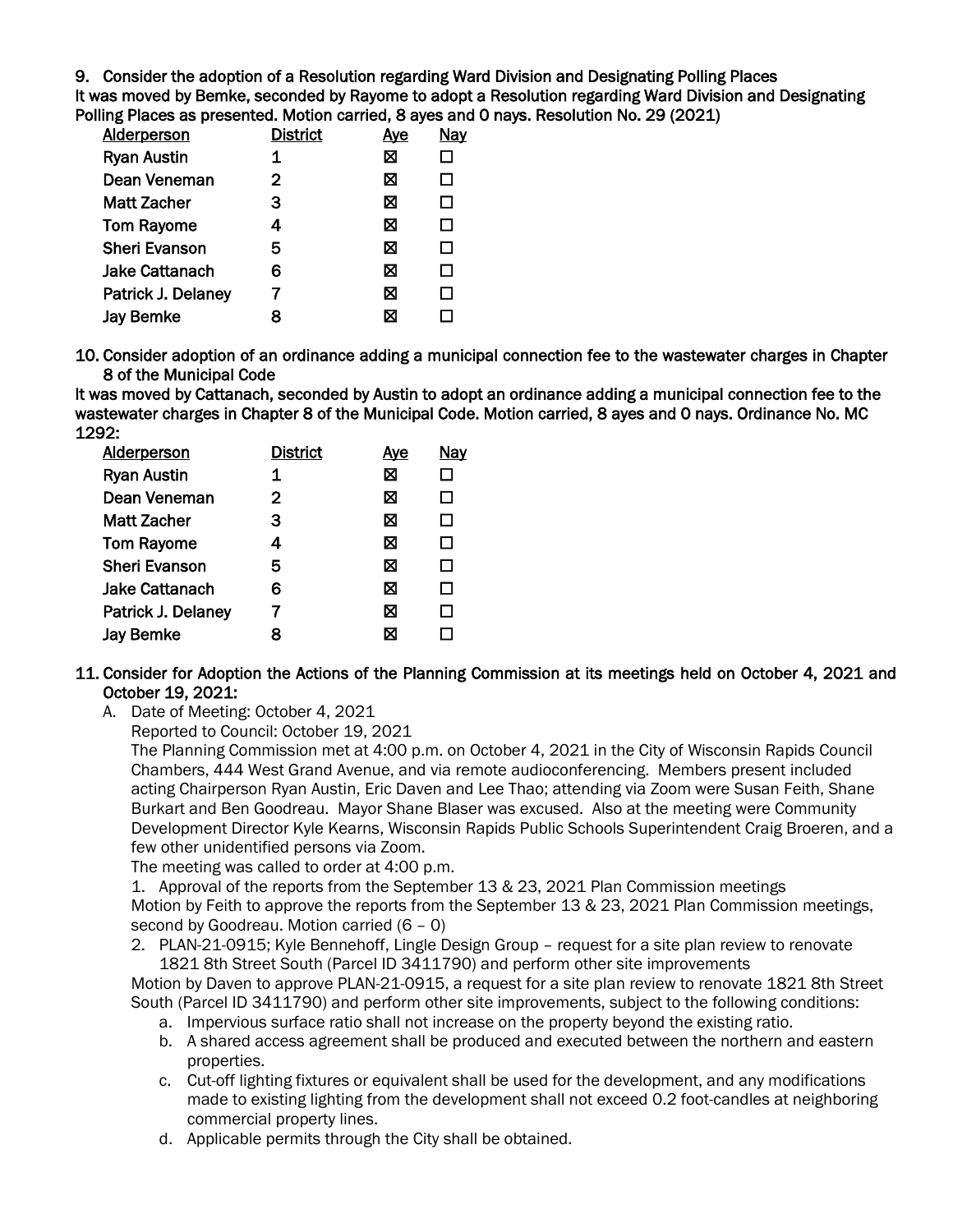e. Community Development Department shall have the authority to approve minor modifications to the plans.

Second by Thao. Motion carried (6 – 0)

3. PLAN-21-0966: Wisconsin Rapids Public School District – public hearing and action on a request for a conditional use permit amendment to construct an addition on Howe Elementary School at 221 8th Street North (Parcel ID 3407777)

Public hearing opened at 4:06 p.m.

Speaking against: None

Speaking in favor: Craig Broeren

Public hearing closed at 4:08 p.m.

Chairperson Austin expressed concerns regarding the students' access to the building during the construction.

Motion by Feith to approve PLAN-21-0966, a request for a conditional use permit amendment to construct an addition on Howe Elementary School at 221 8th Street North (Parcel ID 3407777) subject to the following conditions:

- a. A landscaping plan shall be submitted, meeting the applicable requirements, to be reviewed and approved by the Community Development Department.
- b. Any exterior lighting shall be cut-off fixtures or equivalent.
- c. Lighting from the development shall not exceed 0.1 foot-candles at neighboring residential property lines.
- d. Applicable building and stormwater permits, state and local, shall be obtained.
- e. Minor modifications to the plan shall be permitted to be reviewed and approved ty the Community Development Department.

Second by Goodreau. Motion carried (6 – 0). Resolution No. 30 (2021)

4. PLAN-21-0967; Wisconsin Rapids School District – public hearing and action on a request for a conditional use permit amendment to construct an addition on Mead Elementary School at 241 17th Avenue South (Parcel ID 3402835)

Public hearing opened at 4:11 p.m.

Speaking against: None

Speaking in favor: None

Public hearing closed at 4:11 p.m.

Motion by Goodreau to approve PLAN-21-0967, a request for a conditional use permit amendment to construct an addition on Mead Elementary School at 241 17th Avenue South (Parcel ID 3402835), subject to the following conditions:

- a. An updated site plan shall be provided if parking is expanded, meeting applicable zoning requirements, to be reviewed and approved by the Community Development Department.
- b. A landscaping plan shall be submitted, meeting applicable requirements, to reviewed and approved by the Community Development Department.
- c. Any exterior lighting shall be cut-off fixtures or equivalent.
- d. Lighting from the development shall not exceed 0.1 foot-candles at neighboring residential property lines.
- e. Applicable building and stormwater permits, state and local, shall be obtained.
- f. Minor modifications to the plan shall be permitted to be reviewed and approved by the Community Development Department.

Second by Daven. Motion carried (6 – 0). Resolution No. 31 (2021)

5. PLAN-21-0968; Wisconsin Rapids Public School District; – public hearing and action on a request for a conditional use permit amendment to construct an addition on Washington Elementary School at 2911 Washington Street (Parcel ID 3410239)

Public hearing opened at 4:13 p.m.

Speaking against: None

Speaking in favor: None

Public hearing closed at 4:15 p.m.

Motion by Goodreau to approve PLAN-21-0968, a request for a conditional use permit amendment to construct an addition on Washington Elementary School at 2911 Washington Street (Parcel ID 3410239), subject to the following conditions:

- a. A landscaping plan shall be submitted, meeting applicable requirements, to reviewed and approved by the Community Development Department.
- b. Any exterior lighting shall be cut-off fixtures or equivalent.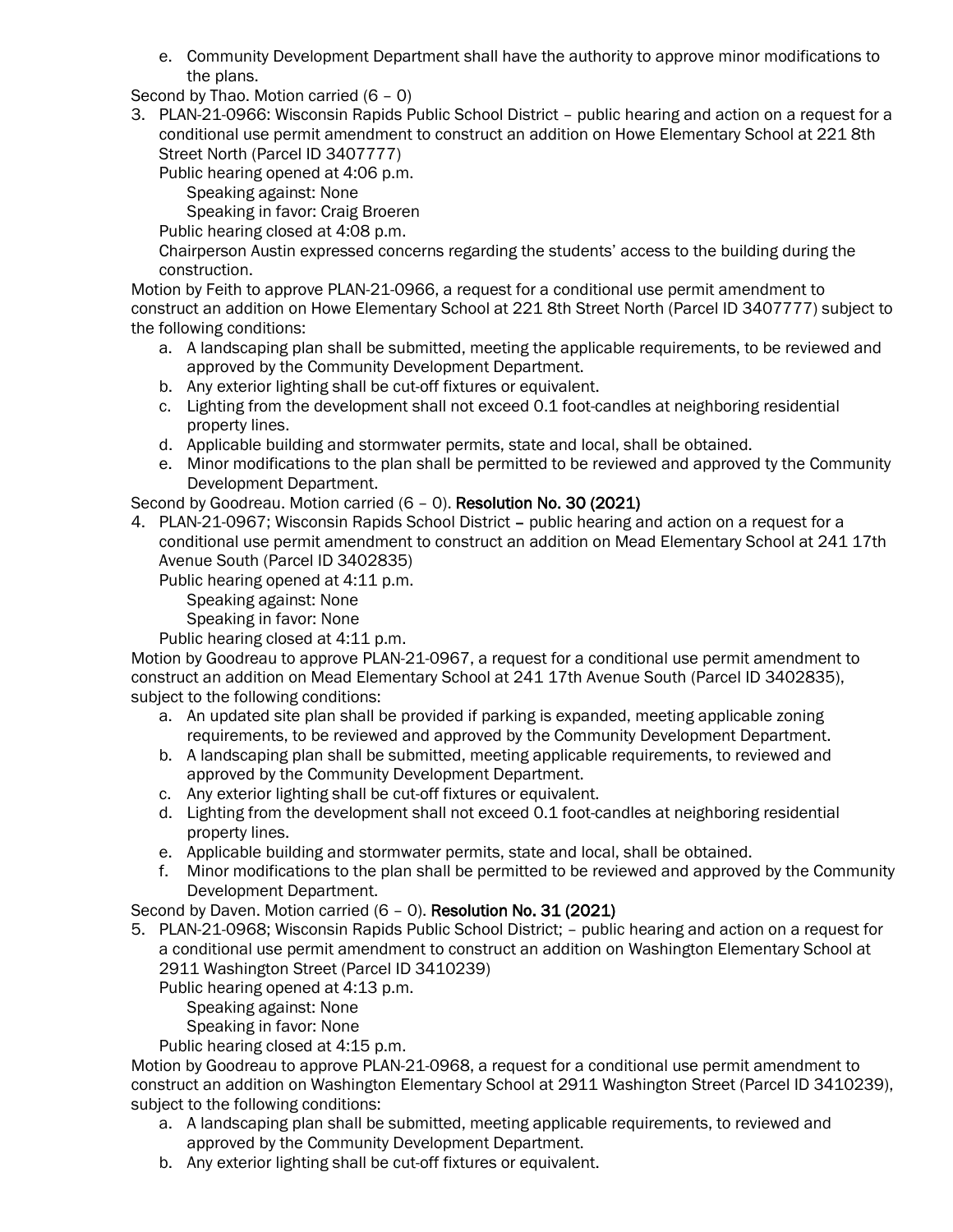- c. Lighting from the development shall not exceed 0.1 foot-candles at neighboring residential property lines.
- d. Applicable building and stormwater permits, state and local, shall be obtained
- e. Minor modifications to the plan shall be permitted to be reviewed and approved by the Community Development Department.

Second by Thao. Motion carried (6 – 0). Resolution No. 32 (2021) 6. Adjourn

Motion to adjourn by Austin, Second by Thao. Motion carried (6 – 0). Meeting adjourned at 4:15 p.m. It was moved by Austin, seconded by Veneman to approve and adopt the actions of the Commission. Motion carried, 8 ayes and 0 nays:

| <b>Alderperson</b>    | <b>District</b> | <u>Ave</u> | <b>Nay</b> |
|-----------------------|-----------------|------------|------------|
| <b>Ryan Austin</b>    | 1               | ⊠          |            |
| Dean Veneman          | 2               | ⊠          | □          |
| Matt Zacher           | З               | ⊠          | □          |
| <b>Tom Rayome</b>     | 4               | ⊠          | □          |
| <b>Sheri Evanson</b>  | 5               | ⊠          | □          |
| <b>Jake Cattanach</b> | 6               | ⊠          | □          |
| Patrick J. Delaney    |                 | ⊠          | □          |
| <b>Jay Bemke</b>      | 8               | Χ          |            |

B. Date of Meeting: October 19, 2021

Reported to Council: October 19, 2021

The Planning Commission met at 5:00 p.m. on October 19, 2021 in the City of Wisconsin Rapids Council Chambers, 444 West Grand Avenue, and via remote audioconferencing. Members present included acting Chairperson Shane Blaser, Ryan Austin, Eric Daven, Lee Thao, Susan Feith and Ben Goodreau. Commissioner Burkart was absent. Also at the meeting were Community Development Director Kyle Kearns, Sherriff Shawn Becker, Attorney Peter Kastenholz, Kurt Berner, Jason Grueneberg, Joe Eichsteadt, Tony Bastien, Ted Ashbeck, Quentin Ellis, Reuben VanTassel, John Hokamp, Chief Erman Blevins, City Attorney Sue Schill, Alder Tom Rayome, Alder Jay Bemke, Alder Sheri Evanson, Alder Dean Veneman.

The meeting was called to order at 5:00 p.m.

1. PLAN-21-0522; City of Wisconsin Rapids – request for Certified Survey Map approval for one lot and to dedicate it as right-of-way at the end of Grove Avenue, east of 16th Street South (Parcel ID 3414800), which includes rescinding the previous dedication of right-of-way associated with the property.

Motion by Feith to approve PLAN-21-0522; City of Wisconsin Rapids – request for Certified Survey Map approval for one lot and to dedicate it as right-of-way at the end of Grove Avenue, east of 16th Street South (Parcel ID 3414800), which includes rescinding the previous dedication of right-of-way associated with the property. Second by Goodreau. Motion carried (6 – 0)

2. PLAN-21-1037; SWEPS Food Pantry - request for a site plan review amendment to perform site improvements at 2321 West Grand Avenue (Parcel ID 3401190)

Motion by Goodreau to approve PLAN-21-1037; SWEPS Food Pantry - request for a site plan review amendment to perform site improvements at 2321 West Grand Avenue (Parcel ID 3401190), subject to the following conditions:

- a. Driveways for the garage addition shall be hard surfaced.
- b. A landscaping plan shall be submitted for review and approval by the Community Development Department.
- c. The addition shall match the colors of the primary building, so as to better blend into the façade.
- d. Cut-off lighting fixtures shall be used for all building elevations.
- e. Light from the business shall not exceed 0.2 foot-candles at a neighboring commercial property line.
- f. Applicable permits through the City shall be obtained.
- g. Community development staff shall have the authority to approve minor modifications to the plans.

Second by Thao. Motion carried (6 – 0)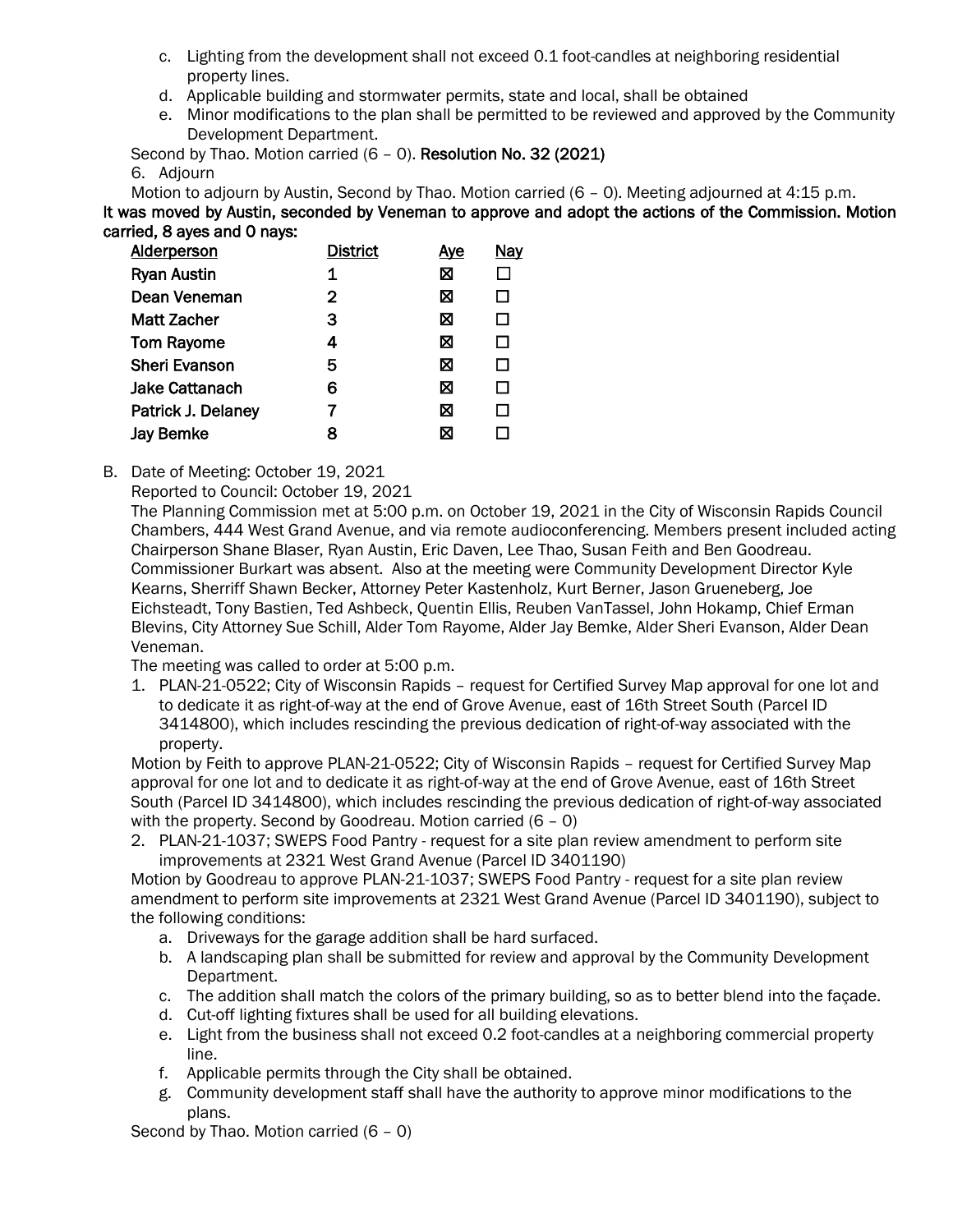3. Conceptual Project Review – County of Wood – Construction of Public Safety Facility (Jail) at 410 Avon Street (Parcel ID 3407750) and 431 Saratoga Street (Parcel ID 3407748)

Wood County officials and representatives gave a presentation on the Wood County Jail project. Discussion occurred amongst the representatives, Commission and Council members. No action was taken.

4. PLAN-21-1038; County of Wood – public hearing and action on a request from the County of Wood for an amendment to the City's Comprehensive Plan, specifically map 7-2 Future Land Use Map, to classify 410 Avon Street (Parcel ID 3407750) from a Commercial & Residential classification to an Institutional land use classification, and 431 Saratoga Street (Parcel ID 3407748) from a Commercial classification to an Institutional land use classification

Public hearing opened at 5:42 p.m.

Speaking against: None

Speaking in favor: None

Public hearing closed at 5:43 p.m.

Motion by Austin to approve PLAN-21-1038; County of Wood – public hearing and action on a request from the County of Wood for an amendment to the City's Comprehensive Plan, specifically map 7-2 Future Land Use Map, to classify 410 Avon Street (Parcel ID 3407750) from a Commercial & Residential classification to an Institutional land use classification, and 431 Saratoga Street (Parcel ID 3407748) from a Commercial classification to an Institutional land use classification. Second by Goodreau. Motion carried (6 – 0). Ordinance No. MC 1293

5. PLAN-21-0816; County of Wood – public hearing and action on a request from the County of Wood for a zoning map amendment request to rezone 410 Avon Street (Parcel ID 3407750) and 431 Saratoga Street (Parcel ID 3407748) from B-2 General Commercial District and R-2 Mixed Residential District to I-1 Institutional District

Public hearing opened at 5:46 p.m.

Speaking against: None

Speaking in favor: None

Public hearing closed at 5:47 p.m.

Motion by Austin to approve PLAN-21-0816; County of Wood – public hearing and action on a request from the County of Wood for a zoning map amendment request to rezone 410 Avon Street (Parcel ID 3407750) and 431 Saratoga Street (Parcel ID 3407748) from B-2 General Commercial District and R-2 Mixed Residential District to I-1 Institutional District. Second by Goodreau. Commissioner Daven left the meeting. Motion carried (5 – 0). Ordinance No. MC 1294 6. Adjourn

Motion to adjourn by Goodreau, second by Austin. Motion carried (5 – 0). Meeting adjourned at 5:48 p.m. It was moved by Veneman, seconded by Austin to approve and adopt the actions of the Commission. Motion carried, 8 ayes and 0 nays:

| <b>Alderperson</b>    | <b>District</b> | <u>Ave</u> | <b>Nay</b>   |
|-----------------------|-----------------|------------|--------------|
| <b>Ryan Austin</b>    | 1               | ⊠          |              |
| Dean Veneman          | $\mathbf{2}$    | X          | П            |
| Matt Zacher           | З               | X          | П            |
| <b>Tom Rayome</b>     | 4               | ⊠          | П            |
| <b>Sheri Evanson</b>  | 5               | ⊠          | П            |
| <b>Jake Cattanach</b> | 6               | ⊠          | П            |
| Patrick J. Delaney    | 7               | ⊠          | $\mathsf{L}$ |
| <b>Jay Bemke</b>      | 8               | ⊠          |              |

# 12. Consider for Adoption the Actions of the Standing Committees of the Common Council, as Follows:

A. REPORT OF THE FINANCE AND PROPERTY COMMITTEE MEETING HELD ON OCTOBER 5, 2021: Tom Rayome, Chairperson Jake Cattanach, Secretary Jay Bemke Date of Meeting: October 5, 2021

Reported to Council: October 19, 2021

The Finance and Property Committee met at 4:30 p.m. on Tuesday, October 5, 2021 in the Council Chambers at City Hall. The meeting was LIVE on Wisconsin Rapids Community Media (WRCM) Spectrum Channel 985 and Solarus Channel 3, online a[t www.wr-cm.org](http://www.wr-cm.org/) or via WRCM's Roku app, and was streamed LIVE on the City of Wisconsin Rapids Facebook page.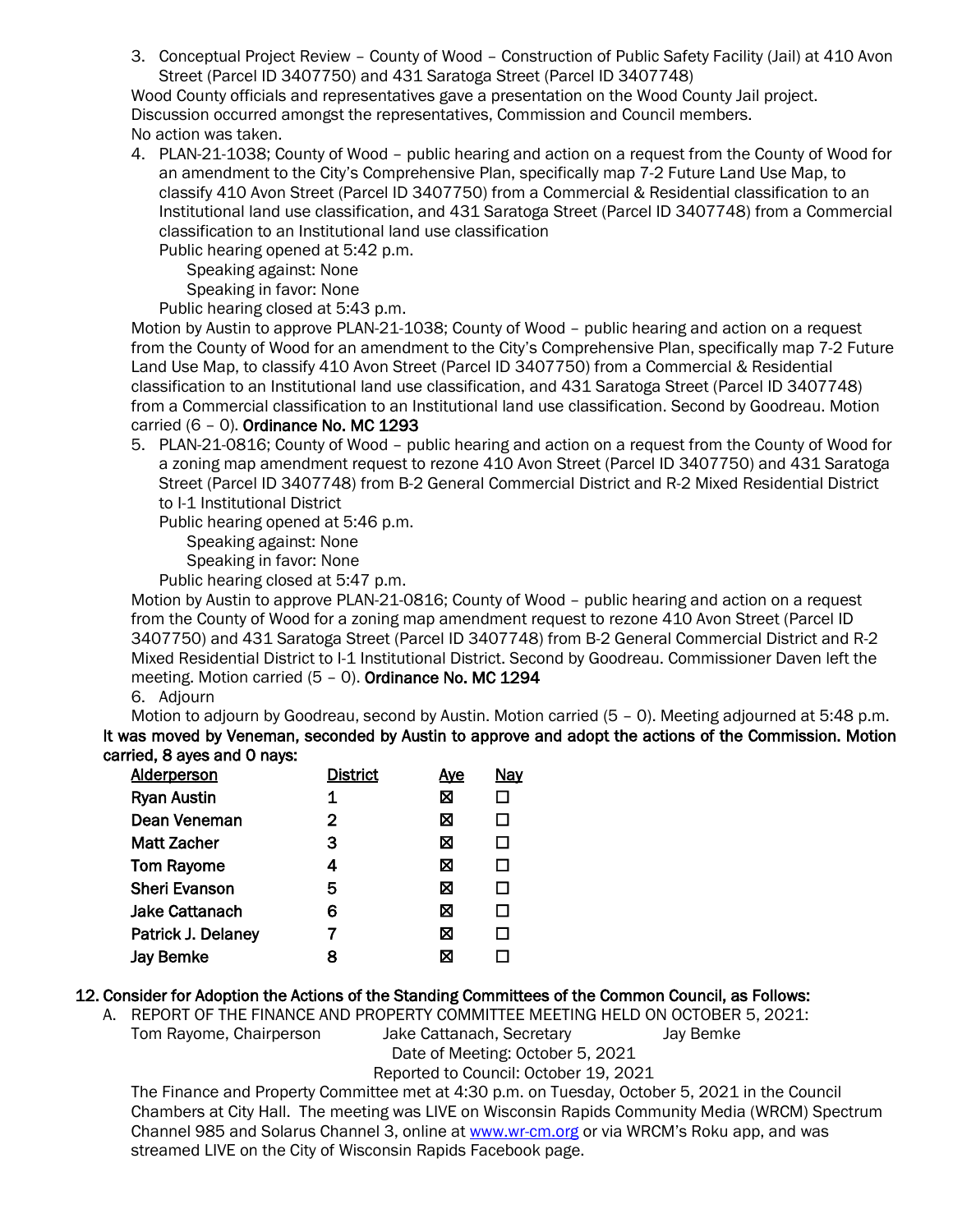All members of the Finance and Property Committee were present. Also in attendance were Alderperson Veneman, Alderperson Delaney, Alderperson Evanson, Mayor Blaser (via remote), Joe Terry, Jennifer Gossick, Jennifer Zimmerman and Tim Desorcy.

1. Call to Order

Chairperson Rayome called the meeting to order at 4:37 p.m.

2. Consider for approval a Temporary Retail Class "B" Fermented Malt Beverages License and "Class B" Wine License application for the Heart of Wisconsin Chamber of Commerce, Inc. Angel Whitehead, President, for an Off the Clock event at CHI Décor Shoppe, 1630 26th Street North, on Monday, November 8, 2021

It was moved by Bemke, seconded by Cattanach to approve the Temporary Retail Class "B" Fermented Malt Beverages License and "Class B" Wine License application for the Heart of Wisconsin Chamber of Commerce, Inc. Angel Whitehead, President, for an Off the Clock event at CHI Décor Shoppe, 1630 26th Street North, on Monday, November 8, 2021 from 4:00 p.m. to 6:00 p.m. Motion carried.

3. Consider a request from 45 Mercantile, LLC, d/b/a 45 Mercantile, Jennifer Zimmerman, agent, for a Class "A" and "Class A" liquor license for the premises located at 1000 E Riverview Expressway, Suite 170

It was moved by Cattanach, seconded by Bemke to approve the Class "A" and "Class A" liquor license for the premises located at 1000 E Riverview Expressway, Suite 170 from 45 Mercantile, LLC, d/b/a 45 Mercantile, Jennifer Zimmerman, agent. Motion carried.

4. Consider a recommendation from Statewide Services to disallow a claim from Automotive Rentals Inc. on behalf of the State of WI DOA for damage to one of their vehicles allegedly sustained in a collision with a City Squad on 04/16/2021

It was moved by Rayome, seconded by Bemke to deny a claim from Automotive Rentals Inc. on behalf of the State of WI DOA for damage to one of their vehicles allegedly sustained in a collision with a City Squad on 04/16/2021. Motion carried.

5. Consider a recommendation to disallow claims from City retirees Wade Wittenberg, Douglas Van Berkel, Steven Belter, and John Janssen regarding life insurance premiums.

It was moved by Bemke, seconded by Cattanach to deny the claims from City retirees Wade Wittenberg, Douglas Van Berkel, Steven Belter, and John Janssen regarding life insurance premiums. Motion carried.

6. Discuss accepting a professional services agreement from raSmith on a time and materials basis to work with City staff to refine the transportation utility model, complete the database, and work on connecting the data with utility accounts.

It was moved by Rayome, seconded by Bemke to approve a professional services agreement from raSmith on a time and materials basis to work with City staff to refine the transportation utility model, complete the database, and work on connecting the data with utility accounts not to exceed \$25,000. Motion carried.

7. Audit of the bills.

It was moved by Rayome, seconded by Cattanach to approve check no. 9972 to 10339. Motion carried. 8. Review 2022 Budget

The Committee discussed the 2022 Departmental Budget request document. It was determined that the Mayor's Executive Budget would be presented at the scheduled October 14, 2021 Finance & Property Committee meeting. No action was taken.

It was moved by Cattanach, seconded by Bemke to set the Public Hearing on the 2022 Budget for Thursday, November 11, 2021 at 6:00 p.m. Motion carried.

9. Set next meeting date.

The next meeting date for the Finance and Property Committee meeting will be Thursday, October 14, 2021 at 4:30 p.m.

10. Adjourn

It was moved by Bemke, seconded by Cattanach to adjourn. Motion carried and the meeting adjourned at 5:57 p.m.

It was moved by Rayome, seconded by Bemke to approve and adopt the actions of the Committee. Motion carried, 8 ayes and 0 nays:

| <b>Alderperson</b> | <b>District</b> | Aye | <u>Nav</u> |
|--------------------|-----------------|-----|------------|
| <b>Ryan Austin</b> | 1               | ⊠   |            |
| Dean Veneman       | 2               | ⊠   |            |
| <b>Matt Zacher</b> | З               | ⊠   |            |
| <b>Tom Rayome</b>  |                 | ⊠   |            |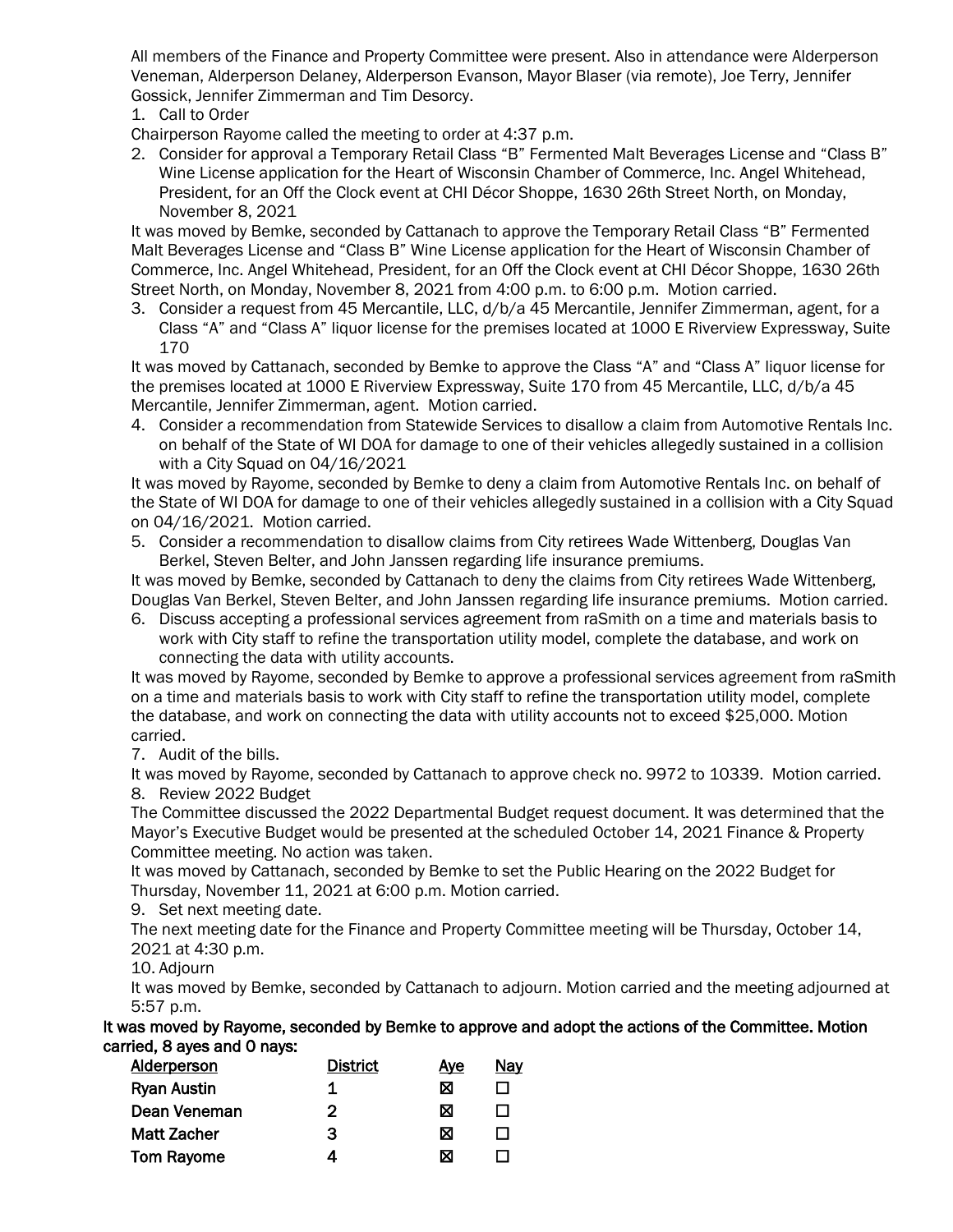| <b>Sheri Evanson</b>  | 5 | ⊠ |  |
|-----------------------|---|---|--|
| <b>Jake Cattanach</b> | 6 | ⊠ |  |
| Patrick J. Delaney    |   | ⊠ |  |
| <b>Jay Bemke</b>      | x | ⊠ |  |

B. REPORT OF THE FINANCE AND PROPERTY COMMITTEE MEETING HELD ON OCTOBER 14, 2021: Tom Rayome, Chairperson Jake Cattanach, Secretary Jay Bemke

Date of Meeting: October 14, 2021

Reported to Council: October 19, 2021

The Finance and Property Committee met at 4:30 p.m. on Tuesday, October 14 2021 in the Council Chambers at City Hall. The meeting was LIVE on Wisconsin Rapids Community Media (WRCM) Spectrum Channel 985 and Solarus Channel 3, online a[t www.wr-cm.org](http://www.wr-cm.org/) or via WRCM's Roku app, and was streamed LIVE on the City of Wisconsin Rapids Facebook page.

All members of the Finance and Property Committee were present. Also in attendance were Alderperson Veneman, Alderperson Delaney, Mayor Blaser (via remote), Kyle Kearns and Tim Desorcy. 1. Call to Order

Chairperson Rayome called the meeting to order at 4:34 p.m.

2. Review and discuss the 2022 budget.

Finance Director Tim Desorcy gave an overview of the changes that were made to the 2022 Departmental budget request, as well as, a summary of the status of the 2022 Executive Budget. After questions from alderpersons and discussion it was determined to schedule a meeting of the Finance & Property Committee to discuss the Public Safety budgets on Tuesday October 26, 2021 and Public Works on Thursday, October 28, 2021. No action was taken.

3. Adjourn

It was moved by Rayome, seconded by Bemke to adjourn. Motion carried

It was moved by Rayome, seconded by Veneman to approve and adopt the actions of the Committee. Motion carried, 8 ayes and 0 nays:

| <b>District</b> | <u>Aye</u> | <b>Nay</b> |
|-----------------|------------|------------|
| 1               | ⊠          | ப          |
| 2               | ⊠          | П          |
| з               | ⊠          | П          |
| 4               | ⊠          | П          |
| 5               | ⊠          | П          |
| 6               | ⊠          | П          |
|                 | ⊠          | П          |
| я               | ⊠          |            |
|                 |            |            |

C. REPORT OF THE PUBLIC WORKS COMMITTEE MEETING HELD ON OCTOBER 5, 2021:

Ryan Austin **Matt Zacher** Patrick J. Delaney **Matt Zacher** Patrick J. Delaney

Date of Meeting: October, 2021

### Reported to Council: October 19, 2021

The Public Works Committee met on Tuesday, October 5, 2021 in the City Council Chambers and via remote videoconference. Ryan Austin, Matt Zacher, and Patrick Delaney were in attendance. Others attending are on file in the Clerk's office.

- 1. Call to order
- The meeting was called to order at 6:06 pm
- 2. Consider recommending approval of the discontinuance of Avon Street from Market Street to 5th Street North

Motion by Austin, second by Zacher to approve the discontinuance of Avon Street from Market Street to 5th Street North under the condition Wood County will be responsible for the costs associated with any City utility relocation and will provide utility easements for any City utility remaining in the current Avon Street right-of-way. Motion carried (3-0)

3. Review 2022-2026 public works construction CIP

The 2022-2026 public works construction CIP was reviewed. The committee referred the item to the November meeting to consider taking action.

4. Discuss transportation utility next steps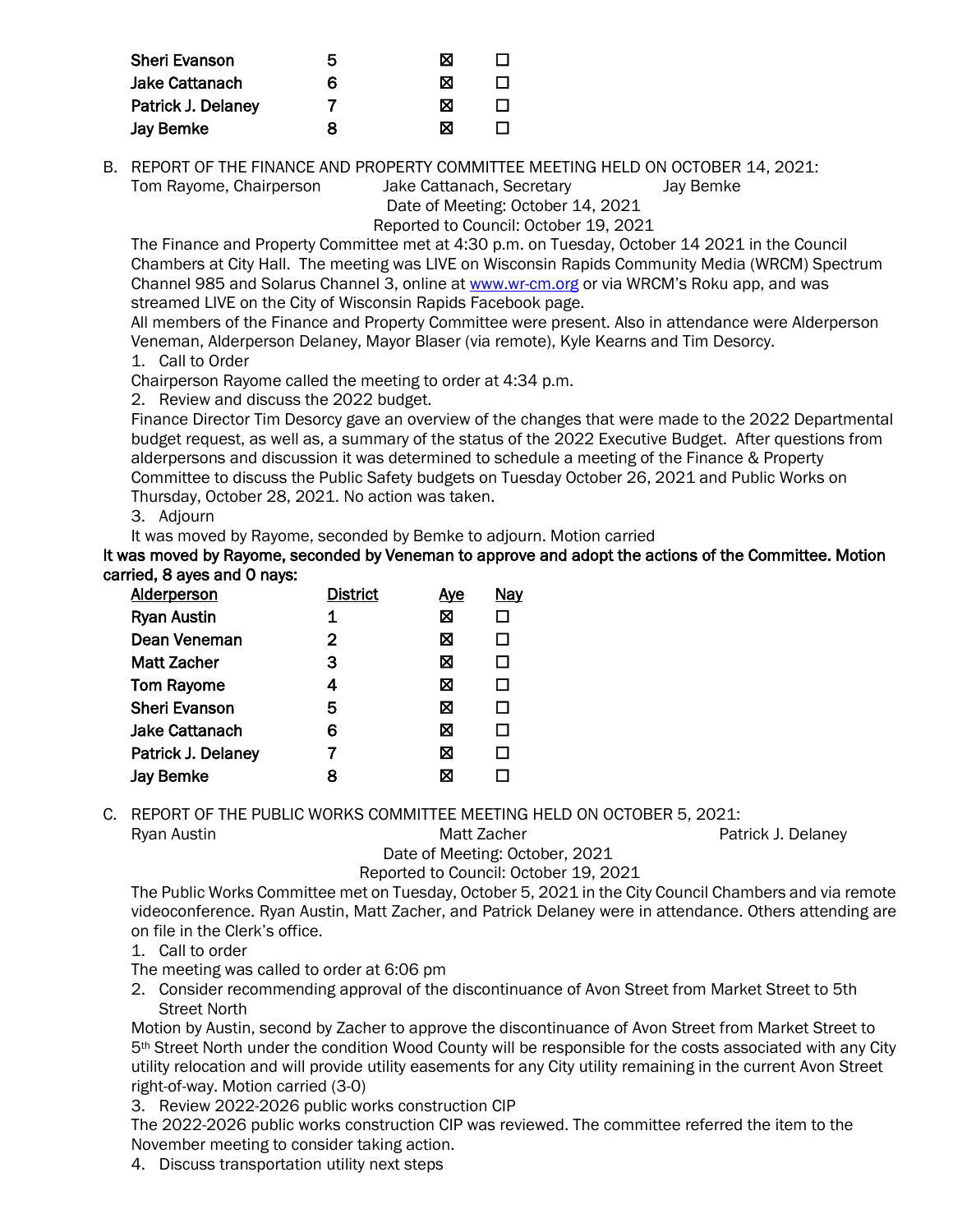Motion by Austin, second by Delaney to complete the transportation utility database and delay action on the proposed ordinance until the database is complete. Motion carried (2-1) with Zacher voting in the negative.

5. Review proposed degradation fee schedule for 2022

Motion by Zacher, second by Delaney to approve the degradation fee schedule for 2022 as proposed. Motion carried (3-0)

6. Review proposed modification of chapter 6 to clarify the limitations of use of colored concrete in the public right-of-way and driveway

Motion by Delaney, second by Austin to modify chapter 6.22(2) as follows: d) Colored concrete is not allowed within the driveway approach or sidewalk section within the public right-of-way. e) Stamped concrete is not allowed within the driveway approach or sidewalk section within the public right-of-way. Motion carried (3-0)

7. Review proposed modification of street design criteria to clarify allowable boulevard plantings Motion by Austin, second by Zacher to approve the policy language as presented. Motion carried (2-1) with Delaney voting in the negative.

8. Review proposed modification to the parking ordinance to limit parking on the north side of Oak St between 7th St N and 8th St N from 15 minute parking on School Days to be only for authorized vehicles during school days

Motion by Zacher, second by Delaney to approve the proposed modification to the parking ordinance as presented. Motion carried (3-0)

9. Review referral list

The referral list was reviewed and the following item added: Request by Alderperson Bemke to perform an intersection analysis and determine sign warrants, if any, for  $12<sup>th</sup>$  St S and Chestnut St. 10. Adjourn

Motion by Zacher, second by Austin to adjourn. Motion carried (3-0). The meeting was adjourned at 7:46 pm

Austin requested that item #8 be held out for separate vote. It was moved by Austin, seconded by Bemke to approve the balance of the report, holding out item #8. Delaney requested that item #6 be held out for separate vote. Mayor Blaser asked for unanimous consent to amend the motion to hold out item #6. No objection was made, and the motion was so amended. Motion carried, 8 ayes and 0 nays:

| Alderperson          | <b>District</b> | <u>Aye</u> | <b>Nay</b> |
|----------------------|-----------------|------------|------------|
| <b>Ryan Austin</b>   | 1               | ⊠          | □          |
| Dean Veneman         | $\mathbf{2}$    | ⊠          | □          |
| Matt Zacher          | 3               | ⊠          | □          |
| <b>Tom Rayome</b>    | 4               | ⊠          | □          |
| <b>Sheri Evanson</b> | 5               | ⊠          | □          |
| Jake Cattanach       | 6               | ⊠          | □          |
| Patrick J. Delaney   | 7               | ⊠          | П          |
| <b>Jay Bemke</b>     | 8               | ⊠          |            |

Regarding item #6, it was moved by Delaney, seconded by Bemke to approve the ordinance with the addition of the following language:

 $6.22(2)(f)$  – Driveway approaches and sidewalk sections within the public right-of-way that have colored and/or stamped concrete as of October 19, 2021, shall not have to come in conformance with this ordinance until the sidewalk or driveway is replaced.

Motion carried, 5 ayes and 3 nays. Since this was a first reading of the ordinance, and the vote was not unanimous, the ordinance will be presented for a second reading at the November Common Council meeting:

| <b>Alderperson</b>    | <b>District</b> | <u>Aye</u> | <b>Nay</b> |
|-----------------------|-----------------|------------|------------|
| <b>Ryan Austin</b>    | 1               | ⊠          |            |
| Dean Veneman          | $\mathbf{2}$    | ⊠          | H          |
| <b>Matt Zacher</b>    | 3               | ⊠          | LΙ         |
| <b>Tom Rayome</b>     | 4               | LΙ         | ⊠          |
| <b>Sheri Evanson</b>  | 5               | ΙI         | ⊠          |
| <b>Jake Cattanach</b> | 6               | H          | ⊠          |
| Patrick J. Delaney    |                 | ⊠          |            |
|                       |                 |            |            |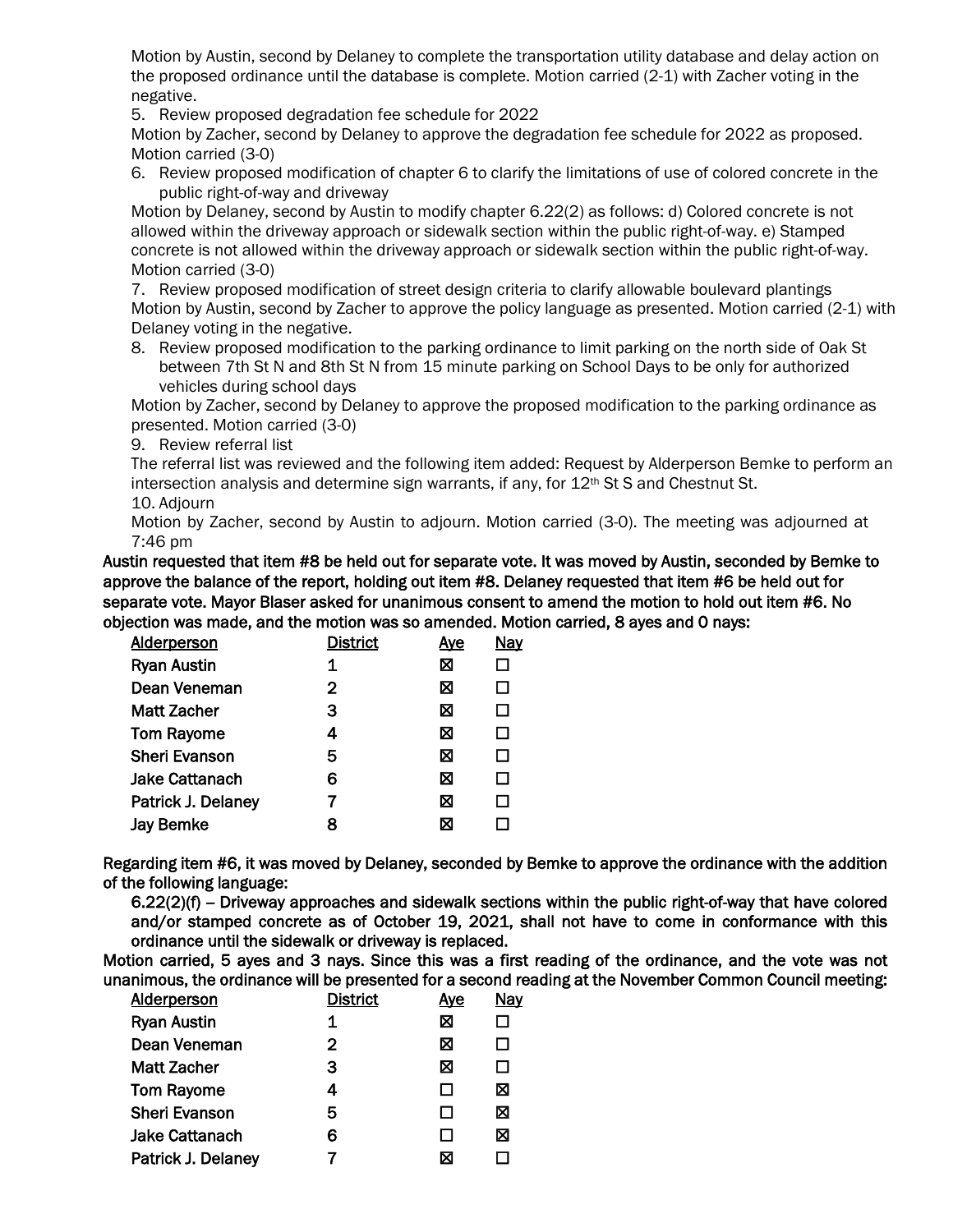| <b>Jay Bemke</b> |  | ⊠ |  |
|------------------|--|---|--|
|------------------|--|---|--|

Regarding item #8, it was moved by Austin, seconded by Evanson to approve the ordinance as presented. Motion carried, 8 ayes and 0 nays. Ordinance No. MC 1295:

| <b>Alderperson</b>    | <b>District</b> | <u>Aye</u> | <b>Nay</b> |
|-----------------------|-----------------|------------|------------|
| <b>Ryan Austin</b>    | 1               | 図          |            |
| Dean Veneman          | 2               | ⊠          | П          |
| Matt Zacher           | 3               | ⊠          | П          |
| <b>Tom Rayome</b>     | 4               | ⊠          | П          |
| <b>Sheri Evanson</b>  | 5               | ⊠          | П          |
| <b>Jake Cattanach</b> | 6               | ⊠          | П          |
| Patrick J. Delaney    |                 | ⊠          | H          |
| <b>Jay Bemke</b>      | 8               | ⊠          |            |
|                       |                 |            |            |

D. REPORT OF THE HUMAN RESOURCES COMMITTEE MEETING HELD ON OCTOBER 11, 2021:

Jay Bemke, Chairperson Dean Veneman, Secretary Sheri Evanson

Date of Meeting: October 11, 2021

Reported to Council: October 19, 2021

A meeting of the Human Resources Committee was held on Monday October 11, 2021, at 5:00 p.m. via remote videoconferencing, originating from the Council Chambers. Members present were Chairperson Bemke, Alderperson Veneman, and Alderperson Evanson. All other names of attendees for the meeting are on file at the Office of the City Clerk.

1. Call to order

Chairperson Bemke called the meeting to order at 5:23 p.m.

2. Discuss and consider for approval proposed changes to the Vacation Policy.

Motion by Bemke, second by Veneman to approve the changes to the Vacation Policy as presented. Motion carried 3-0. See attached policy

3. Discuss and consider for approval a policy allowing for Police Department Lieutenant compensation for court time while off duty.

Motion by Evanson, second by Veneman to approve the policy changes for Policy Department Lieutenants compensation for court duty while off duty, as presented. Motion carried 3-0. See attached policy

4. Discuss and consider for approval a pay increase from \$8.50/ hr. to \$9.00/ hr. for positions in the Parks and Recreation Department to assist with recruitment.

Motion by Evanson, second by Veneman to approve a pay increase to \$9.00/ hr. for positions within the Parks and Recreation Department. Motion carried 3-0.

5. Update on IAFF and WRPPA contract bargaining.

Discussion- no action taken.

6. Discuss plan for further COVID-19 policies/protocols in the event they are needed.

- Discussion- no action taken.
- 7. Discuss and consider for approval a request from Mayor Blaser for an organizational restructure of the Department of Public Works, including the elimination of the Director of Public Works position. See attached.
- 8. The Committee may vote to go into closed session pursuant to Section 19.85(1)(c) of the Wisconsin Statutes, which reads: "Considering employment, promotion, compensation, or performance evaluation data of any public employee over which the governmental body has jurisdiction or exercises responsibility."

There was a discussion regarding the request of Mayor Blaser.

Motion by Veneman, second by Bemke to go into closed session pursuant to Section 19.85(1)(c) of the Wisconsin Statutes, which reads: "Considering employment, promotion, compensation, or performance evaluation data of any public employee over which the governmental body has jurisdiction or exercises responsibility." Roll call vote taken. Veneman and Bemke voted in the affirmative. Evanson voted in the negative. Motion carried 2-1.

In closed session, the Committee discussed compensation for a public employee.

Motion by Veneman, second by Evanson to return to open session at 7:55 p.m. Motion carried 3-0.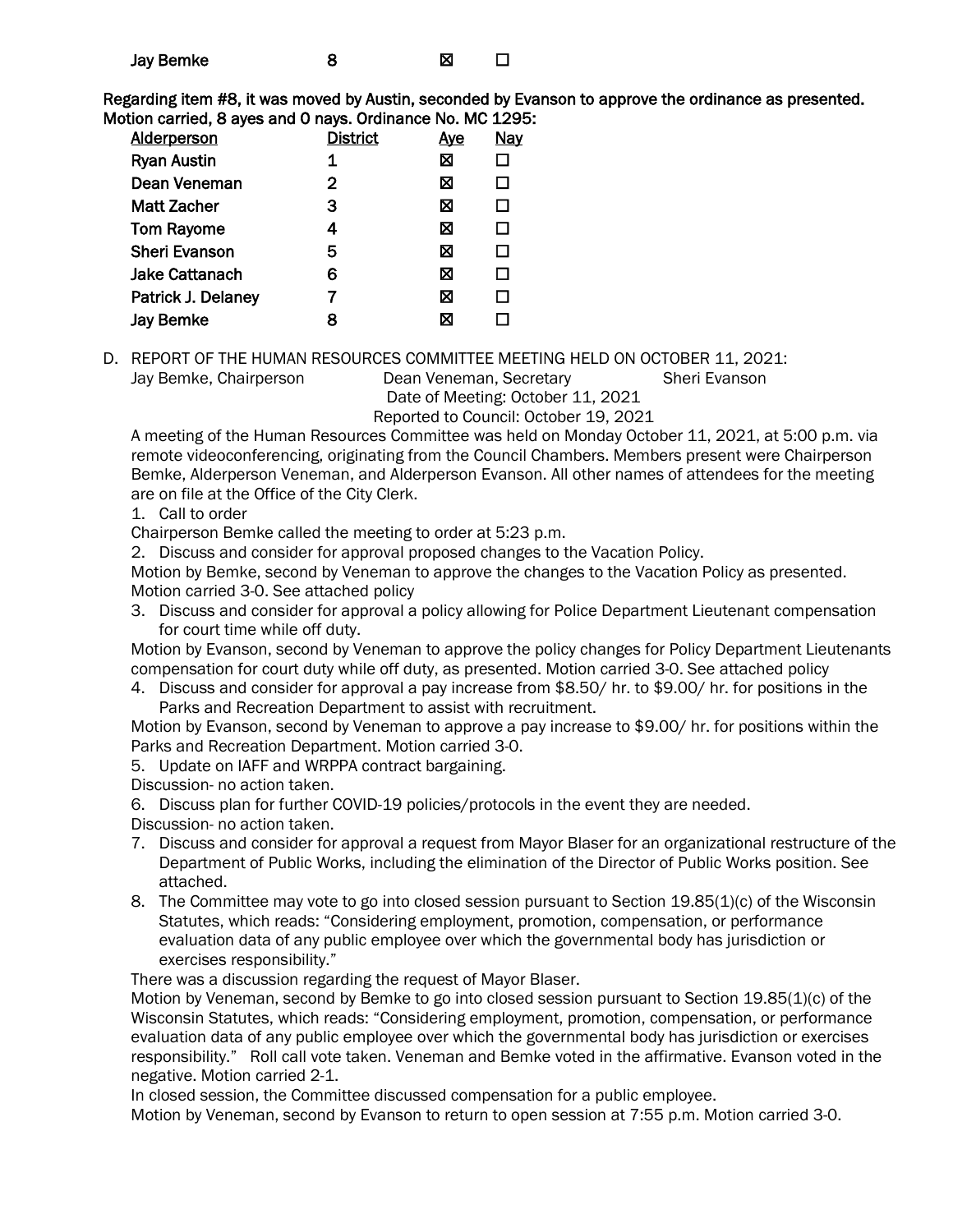9. The Committee may continue to discuss and consider for approval a request from Mayor Blaser for an organizational restructure of the Department of Public Works, including the elimination of the Director of Public Works position.

Motion by Veneman, second by Evanson to approve a request from Mayor Blaser for an organizational restructure of the Department of Public Works, including the elimination for the Director of Public Works position. Motion carried 2-1, with Evanson voting in the negative.

10. Adjournment

Motion by Veneman, second by Bemke to adjourn. Motion carried 3-0. The meeting adjourned at 8:00 p.m.

Bemke requested that item #2 and item #9 be held out for separate vote. It was moved by Bemke, seconded by Veneman to approve and adopt the balance of the report, holding out item #2 and item #9. Motion carried, 8 ayes and 0 nays:

| Alderperson           | <b>District</b> | <u>Aye</u> | <b>Nay</b> |
|-----------------------|-----------------|------------|------------|
| <b>Ryan Austin</b>    | 1               | ⊠          |            |
| Dean Veneman          | 2               | ⊠          | П          |
| <b>Matt Zacher</b>    | 3               | ⊠          | П          |
| <b>Tom Rayome</b>     | 4               | ⊠          | $\Box$     |
| <b>Sheri Evanson</b>  | 5               | ⊠          | П          |
| <b>Jake Cattanach</b> | 6               | ⊠          | П          |
| Patrick J. Delaney    |                 | ⊠          | ΙI         |
| <b>Jay Bemke</b>      | 8               | X          |            |

Regarding item #2, it was moved by Bemke, seconded by Veneman to send this item back to the Human Resources Committee for further discussion. Motion carried, 8 ayes and 0 nays:

| <b>Alderperson</b>   | <b>District</b> | <u>Aye</u> | Nay          |
|----------------------|-----------------|------------|--------------|
| <b>Ryan Austin</b>   | 1               | ⊠          |              |
| Dean Veneman         | 2               | ⊠          | LΙ           |
| <b>Matt Zacher</b>   | 3               | ⊠          | П            |
| <b>Tom Rayome</b>    | 4               | ⊠          | П            |
| <b>Sheri Evanson</b> | 5               | ⊠          | $\mathsf{L}$ |
| Jake Cattanach       | 6               | ⊠          | П            |
| Patrick J. Delaney   |                 | ⊠          | $\mathsf{L}$ |
| <b>Jay Bemke</b>     | 8               | ⊠          |              |

Regarding item #9, it was moved by Bemke, seconded by Veneman to send this item back to the Human Resources Committee for further discussion. Motion carried, 7 ayes and 1 nay:

| <b>Alderperson</b>   | <b>District</b> | <u>Aye</u> | <b>Nay</b>   |
|----------------------|-----------------|------------|--------------|
| <b>Ryan Austin</b>   | 1               | ⊠          |              |
| Dean Veneman         | $\mathbf{2}$    | ⊠          | $\mathsf{L}$ |
| <b>Matt Zacher</b>   | З               | ⊠          | П            |
| <b>Tom Rayome</b>    | 4               | ⊠          | $\mathsf{L}$ |
| <b>Sheri Evanson</b> | 5               | ⊠          | $\mathsf{L}$ |
| Jake Cattanach       | 6               | П          | ⊠            |
| Patrick J. Delaney   |                 | ⊠          | $\mathsf{L}$ |
| <b>Jay Bemke</b>     | 8               | ⊠          |              |

#### 13. Reports of Other Committees, Commissions and Boards; Department Reports

- A. Wisconsin Rapids Fire Department Summary for September
- B. South Wood County Airport Commission held September 2
- C. Police and Fire Commission held September 8
- D. Water Works and Lighting Commission held September 8
- E. McMillan Memorial Library Building and Grounds Committee, and joint meeting of the Building and Grounds and Finance Committees held September 9, Services Committee held September 14, Board of